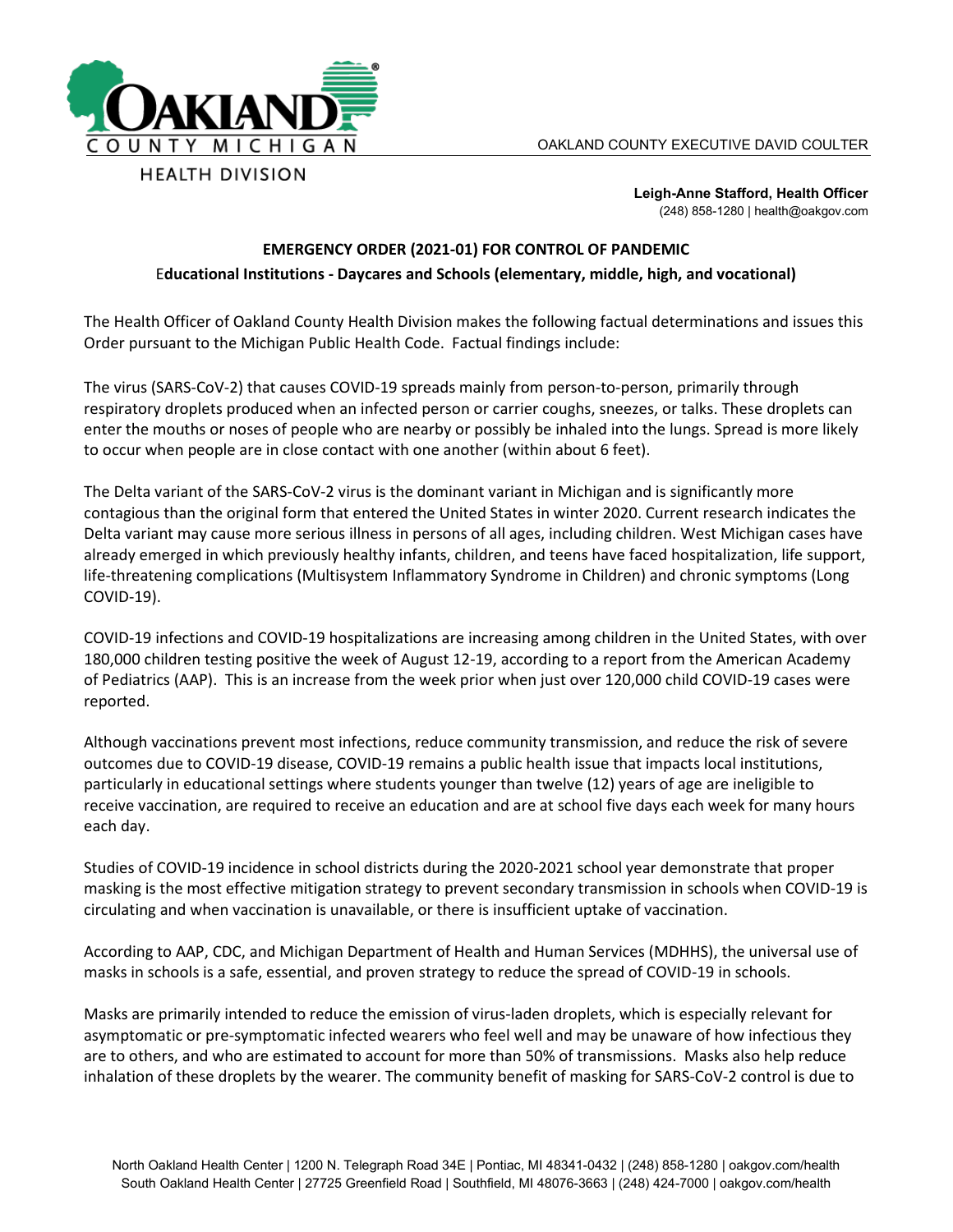the combination of these effects; individual prevention benefit increases with increasing numbers of people using masks consistently and correctly.

On August 18, 2021, MDHHS publicly presented an update on COVID-19 data trends across the state. That presentation included data and interpretation supporting the following statements from MDHHS:

- a. Consistent mask use can reduce risk in the school setting. A study from North Carolina concluded that 40 - 70% of cases could be prevented through mask use.
- b. Counties with mask mandates have experienced lower rates of illness.

NOW, THEREFORE, IT IS HEREBY ORDERED that all Educational Institutions and all Persons in Educational Settings must adhere to the following rules:

- a. The Educational Institutions shall ensure that people in pre-kindergarten through grade twelve consistently and properly wear a facial covering while inside any enclosed building or structure of the institution.
- b. The Educational Institutions shall ensure that all persons, regardless of vaccination status, providing service to any persons in pre-kindergarten through grade twelve properly and consistently wear a facial covering while inside any enclosed building or structure of the institution.

IT IS FURTHER ORDERED that the following terms shall have the following definitions for purposes of this ORDER:

- a. "Educational Institutions" or "Educational Settings" includes daycares and schools (elementary, middle, high, and vocational).
- b. "Fully vaccinated persons" means persons for whom at least two weeks has passed after receiving the final dose of an FDA-approved or authorized COVID-19 vaccine.
- c. "Persons in Educational Settings" means students, teachers, administrative staff, attendees, volunteers, and other employees or volunteers of Educational Institutions.

IT IS FURTHER ORDERED that this ORDER shall not apply to the following Persons:

- a. Persons in the act of eating or drinking.
- b. Persons under the age of four years; however, supervised masking is recommended for children who are at least two years of age.
- c. Persons with developmental conditions of any age attending school for whom it has been demonstrated that the use of a face covering would inhibit the person's access to education. These are limited to persons with an Individualized Education Plan, Section 504 Plan, Individualized Healthcare Plan or equivalent.
- d. Vaccinated teachers who are working with children who are hard of hearing or students with developmental conditions who benefit from facial cues.